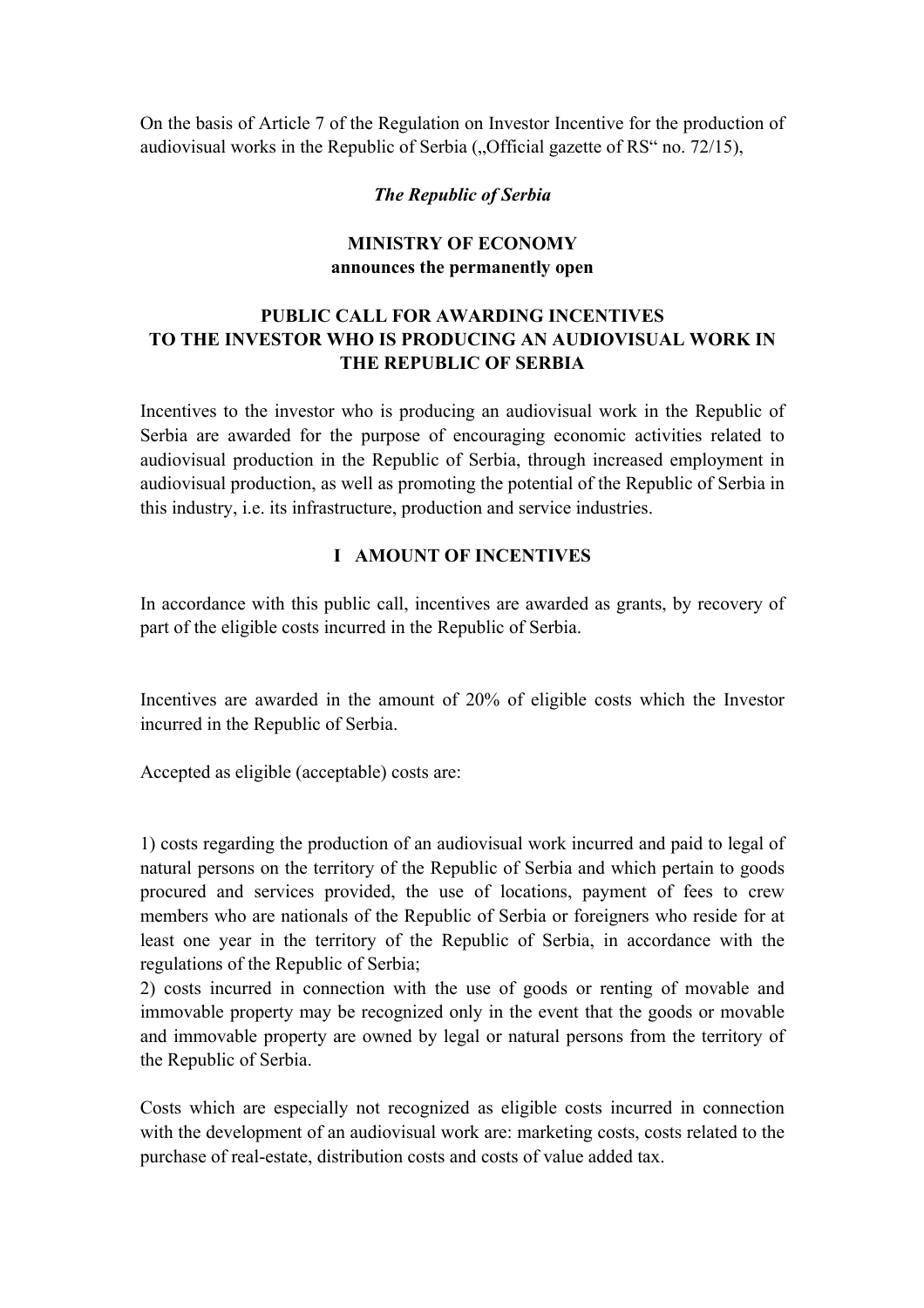The type and content of rationale for eligible, as well as non-eligible costs, are prescribed in more detail in the Rulebook on the types and content of rationale for eligible and non-eligible costs and the form of application for payment of incentives to the investor who is producing an audiovisual work in the Republic of Serbia  $($ <sub>1</sub>Official gazette of RS<sup> $\cdot$ </sup> no. 36/2016).

#### **II USER OF INCENTIVES**

The user of incentives may be a legal or natural person for whose account and whose funds are used to finance, i.e. co-finance the production of an audiovisual work in the Republic of Serbia (hereinafter: the Investor).

Not entitled to incentives is an Investor:

1) against whom bankruptcy proceedings, liquidation or reorganization have been initiated;

2) having due and unsettled tax obligations in the Republic of Serbia and other financial obligations towards the Republic of Serbia.

### **III AUDIOVISUAL WORK WHOSE PRODUCTION ENTITLES THE AWARDING OF INCENTIVES**

The right to awarding incentives may be achieved for the production of:

1) motion picture, TV film, documentary film and animated film intended for screening, which last at least 70 minutes;

2) TV series of at least 3 episodes lasting at least 40 minutes each;

3) documentary TV program lasting at least 40 minutes.

The Investor may request incentives for an audiovisual work:

1) whose content is not contrary to morality, public order and public interests of the Republic of Serbia and which does not undermine the reputation of the Republic of Serbia, does not promote human rights violations and hate speech;

2) which is in the format of a motion picture, documentary, animated, TV film or TV series, specialized film and postproduction.

### **IV CONDITIONS FOR PARTICIPATION IN THE AWARDING OF INCENTIVES**

In order to be entitled to the awarding of incentives, the Investor must fulfill the condition by which, for the purpose of producing the audiovisual work, allocate funds in the production budget for realization of the project in the Republic of Serbia, in an amount higher than the minimum funds for the specific format:

1) for motion picture, TV film and TV series: 300.000,00 euros;

2) for animated film, audio and/or visual postproduction of an audiovisual work: 150.000,00 euros;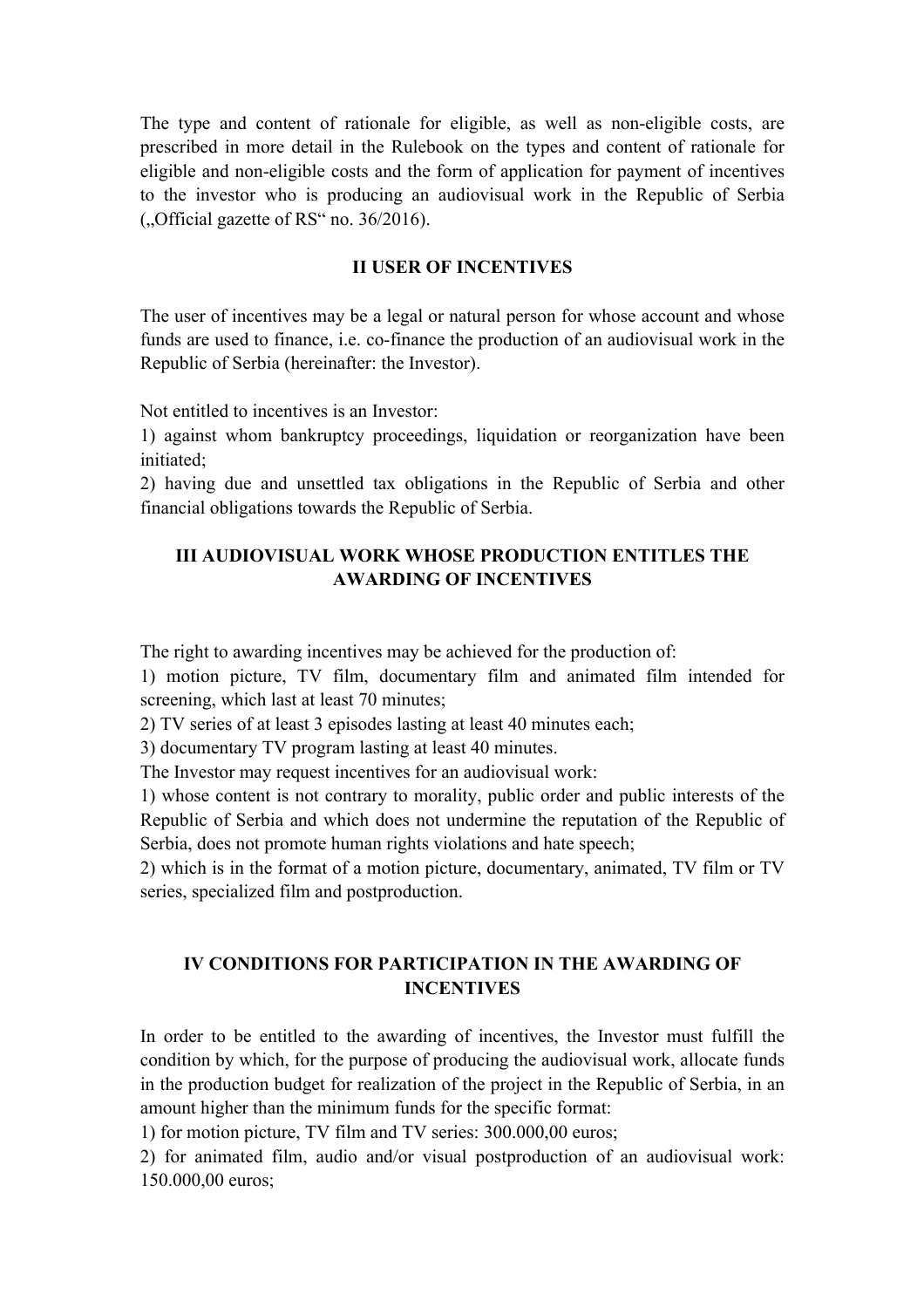3) for specialized film: 100.000,00 euros;

4) for documentary film: 50.000,00 euros.

# **V APPLICATION FOR AWARDING INCENTIVES**

The Application for awarding incentives is submitted by September 30th of the current year.

Applications for awarding incentives which are received after September 30th shall be deemed as applications for the following budget year.

The Application for awarding incentives is submitted by the Investor to the Committee awarding incentives (hereinafter: the Committee), through Film Centre Serbia, on the basis of this public call, with the following supporting documents:

- 1) filled out Form 1, which represents Schedule 1 of the Rulebook on the types and content of rationale for eligible and non-eligible costs and the form of application for payment of incentives to the investor who is producing an audiovisual work in the Republic of Serbia;
- 2) synopsis and scenario of the audiovisual work;
- 3) list of main crew members for production of the audiovisual work (director, actors,  $etc.$ );
- 4) overview of the production budget, with an overview of part of the budget intended for production in the Republic of Serbia, expressed in dinars;
- 5) statement that the audiovisual work fulfills the conditions from Article 4 of the Regulation on Investor Incentive for the production of audiovisual works in the Republic of Serbia;
- 6) production calendar of the audiovisual work in the Republic of Serbia;
- 7) shooting schedule of the audiovisual work in the Republic of Serbia;
- 8) evidence that none of the reasons from Article 5 of the Regulation on Investor Incentive for the production of audiovisual works in the Republic of Serbia have been fulfilled (certificate by the Police Department and Excerpt from the Serbian Business Registers Agency);
- 9) Statement on commencing production of the audiovisual work in the Republic of Serbia;
- 10) Statement whether it has received de minimis state aid for the same eligible costs in the current fiscal year and in the two previous fiscal years.

The Investor is obliged to, at the request of the Committee, deliver other data and documents relevant for awarding incentives, as well as a bank guarantee for earnestness of the offer in the amount of 5% of the total estimated costs intended for the production of the audiovisual work, in favor of the Republic of Serbia -**Ministry** of Economy, issued by a commercial bank from the territory of the **Republic** of Serbia, with a validity until the date of concluding the agreement on awarding incentives, which must be irrevocable, unconditional and payable on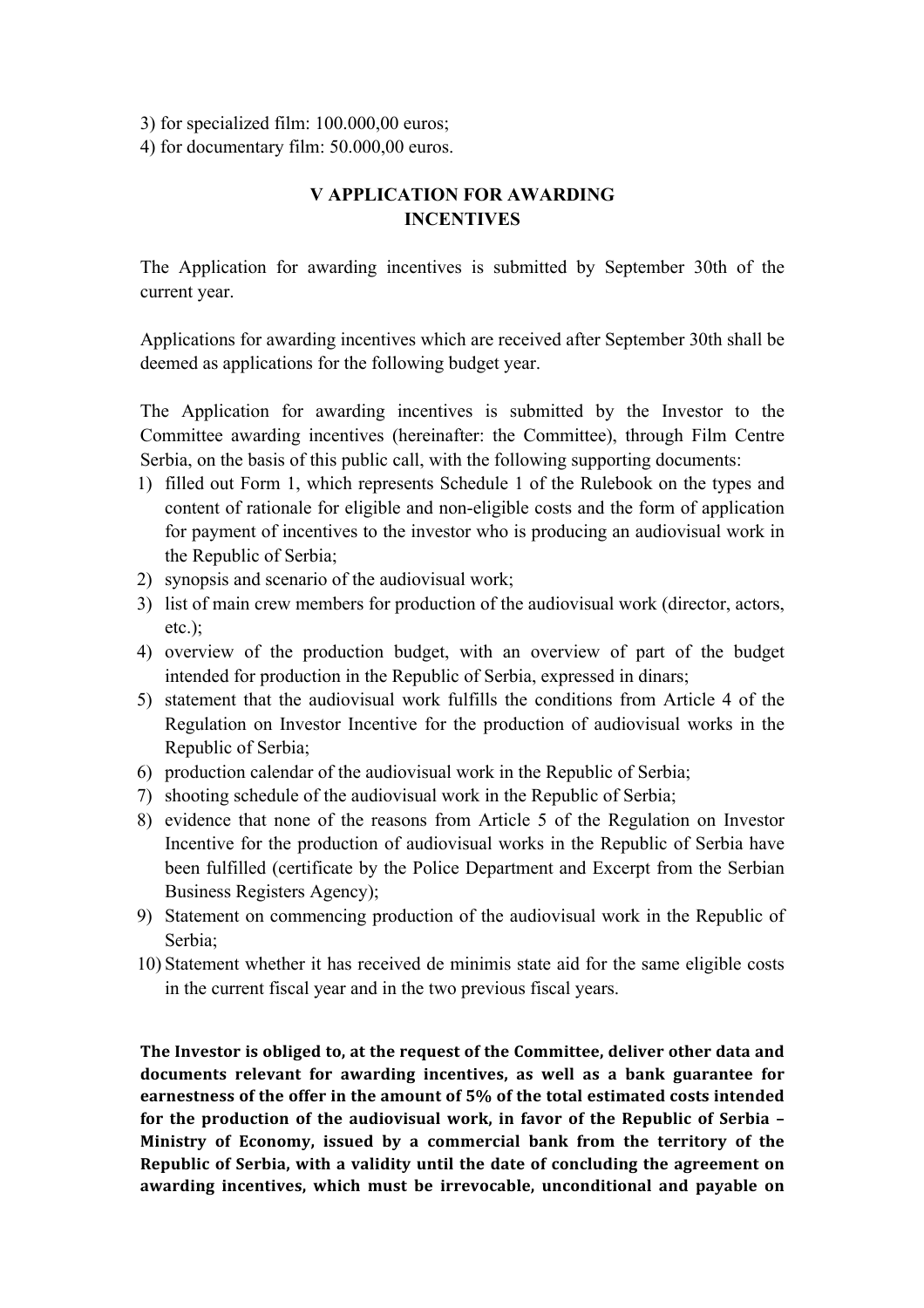the first call, without complaint, as security in the event the applicant withdraws, refuses to sign or fails to conclude the agreement on awarding funds in a timely **manner.**

**The Investor is obliged to prove that, on the day of submitting the application, at least 30% of funds allocated for production costs of the audiovisual work in the Republic of Serbia have been provided.**

## **VI AGREEMENT ON AWARDING INCENTIVES**

After the Committee determines that the applicant has fulfilled all prescribed conditions, it proposes that the Ministry render a decision on the fulfillment of eligible conditions for awarding incentives.

The Ministry signs the agreement on awarding incentives with the applicant applying for the awarding of incentives, under the condition that funds have been provided in the budget of the Republic of Serbia for these purposes.

The agreement on awarding incentives is an adhesion agreement and contains provisions of the contracting parties, funds which are the subject of the incentive, the terms, rights and obligations of the contracting parties and other provisions.

Documentation submitted with the application for awarding incentives is deemed to be an integral part of the agreement.

# **VII REQUEST FOR PAYMENT OF INCENTIVES**

**The Investor submits to the Committee the request for payment of incentives in the term of 45 days after finishing production of the audiovisual work on the territory of the Republic of Serbia.**

The Request for payment of incentives is submitted on Form 2 which represents Schedule 2 of the Rulebook on the types and content of rationale for eligible and noneligible costs and the form of application for payment of incentives to the investor who is producing an audiovisual work in the Republic of Serbia, with the following supporting documentation:

1) excerpt from the Business Registers Agency or other competent registry;

2) report of an independent auditor on the costs of production of the audiovisual work in the Republic of Serbia and the operations of the investor relating to the specific audiovisual work that is the subject of the application;

3) all evidence about the cost of production or the general ledger for eligible costs;